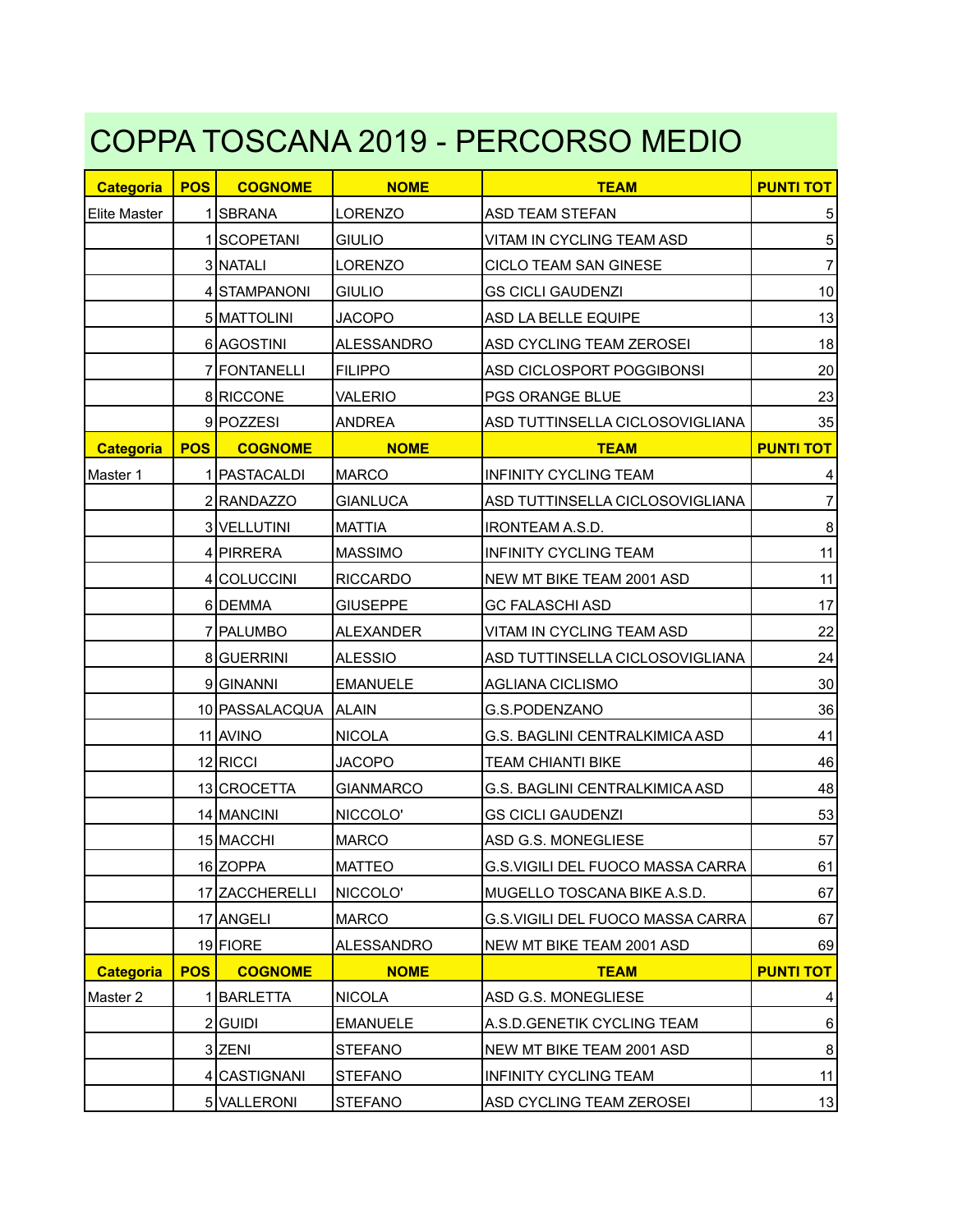|                  |            | 6 MICHELINI    | <b>MASSIMO</b>   | IRONTEAM A.S.D.                  | 17               |
|------------------|------------|----------------|------------------|----------------------------------|------------------|
|                  |            | 7 FANTONI      | <b>GIANLUCA</b>  | TEAM MAGNIFLEX LIDO BIKE         | 18               |
|                  |            | 8GRECO         | <b>FABRIZIO</b>  | LA FUGA ASD                      | 21               |
|                  |            | 9STORTI        | <b>ALESSIO</b>   | ADD BIKE STATION FILODIAM        | 25               |
|                  |            | 10 MAGGIANI    | ANDREA           | PGS ORANGE BLUE                  | 28               |
|                  |            | 11 MONTI       | <b>PAOLO</b>     | GS A.R.C.I. PERIGNANO            | 46               |
|                  |            | 11 SANDRETTI   | <b>DAMIANO</b>   | <b>TEAM BIKE RACING</b>          | 46               |
|                  |            | 13 FRUA        | <b>SIMONE</b>    | <b>ASD PARKPRE</b>               | 53               |
|                  |            | 14 BOSI        | <b>DAVIDE</b>    | <b>IO BICI ASD</b>               | 58               |
|                  |            | 14 BERRETTI    | ANDREA           | UCS UNIONE CICLISTICA SAN PIERO  | 58               |
|                  |            | 16 POLLINA     | <b>DAVIDE</b>    | G.S.VIGILI DEL FUOCO MASSA CARRA | 70               |
|                  |            | 16 GESTRI      | <b>EMANUELE</b>  | TEAM TREDICE DOUBLE CAM A.S.D.   | 70               |
| <b>Categoria</b> | <b>POS</b> | <b>COGNOME</b> | <b>NOME</b>      | <b>TEAM</b>                      | <b>PUNTI TOT</b> |
| Master 3         |            | 1 GERI         | <b>SIMONE</b>    | <b>TEAM CHIANTI BIKE</b>         |                  |
|                  |            | 1 BUGLIANI     | CARLO            | TEAM RP TENSIONE IN              | 4                |
|                  |            | 3 SANTI        | <b>LEONARDO</b>  | <b>AGLIANA CICLISMO</b>          | 10               |
|                  |            | 4 VIGNINI      | <b>YURI</b>      | NEW MT BIKE TEAM 2001 ASD        | 16               |
|                  |            | 5 BAISI        | <b>CRISTIAN</b>  | CICLO TEAM SAN GINESE            | 18               |
|                  |            | 6BANDOR        | <b>MARCO</b>     | <b>AGLIANA CICLISMO</b>          | 20               |
|                  |            | 7 PIEROTTI     | <b>LUCA</b>      | IRONTEAM A.S.D.                  | 22               |
|                  |            | 8 SANTINI      | <b>MARCO</b>     | <b>INFINITY CYCLING TEAM</b>     | 26               |
|                  |            | 9 MONTI        | <b>MIRCO</b>     | <b>GS CICLI GAUDENZI</b>         | 36               |
|                  |            | 9 GRANI        | <b>GABRIELE</b>  | VITAM IN CYCLING TEAM ASD        | 36               |
|                  |            | 11 DI COSTA    | <b>FRANCESCO</b> | ASD TUTTINSELLA CICLOSOVIGLIANA  | 40               |
|                  |            | $12$  LISI     | <b>ALESSIO</b>   | NEW MT BIKE TEAM 2001 ASD        | 41               |
|                  |            | 13 REDDITI     | <b>FABRIZIO</b>  | ASD TUTTINSELLA CICLOSOVIGLIANA  | 46               |
|                  |            | 14 BAMBINI     | <b>DAVID</b>     | ASD TEAM PRIVE'E                 | 56               |
|                  |            | 14 STEFANI     | <b>STEFANO</b>   | <b>AGLIANA CICLISMO</b>          | 56               |
|                  |            | 16 BARTOLOMEI  | <b>NICOLA</b>    | GS RAMINI ASD                    | 57               |
|                  |            | 17 FONTANELLI  | <b>FRANCESCO</b> | <b>GRIP CASTELFIORENTINO</b>     | 65               |
|                  |            | 18 GIGLIOLI    | <b>NICOLA</b>    | <b>TEAM BIKE GIPPO</b>           | 80               |
| <b>Categoria</b> | <b>POS</b> | <b>COGNOME</b> | <b>NOME</b>      | <b>TEAM</b>                      | <b>PUNTI TOT</b> |
| Master 4         |            | 1 NESTI        | <b>MATTEO</b>    | <b>ASD SANSONI TEAM</b>          | 5                |
|                  |            | 1 LICCIONE     | <b>RODOLFO</b>   | ASD TUTTINSELLA CICLOSOVIGLIANA  | $\sqrt{5}$       |
|                  |            | 3 PULINA       | <b>DAVIDE</b>    | ASD STAR BIKE                    | $\bf 8$          |
|                  |            | 4 ROSSI        | ANDREA           | COM. PRO. PI.                    | 13               |
|                  |            | 5 PETRUZZI     | <b>CRISTIAN</b>  | <b>GS POCCIANTI ASD</b>          | 16               |
|                  |            | 6 ROSSI        | <b>GIULIO</b>    | LA BAGARRE                       | 21               |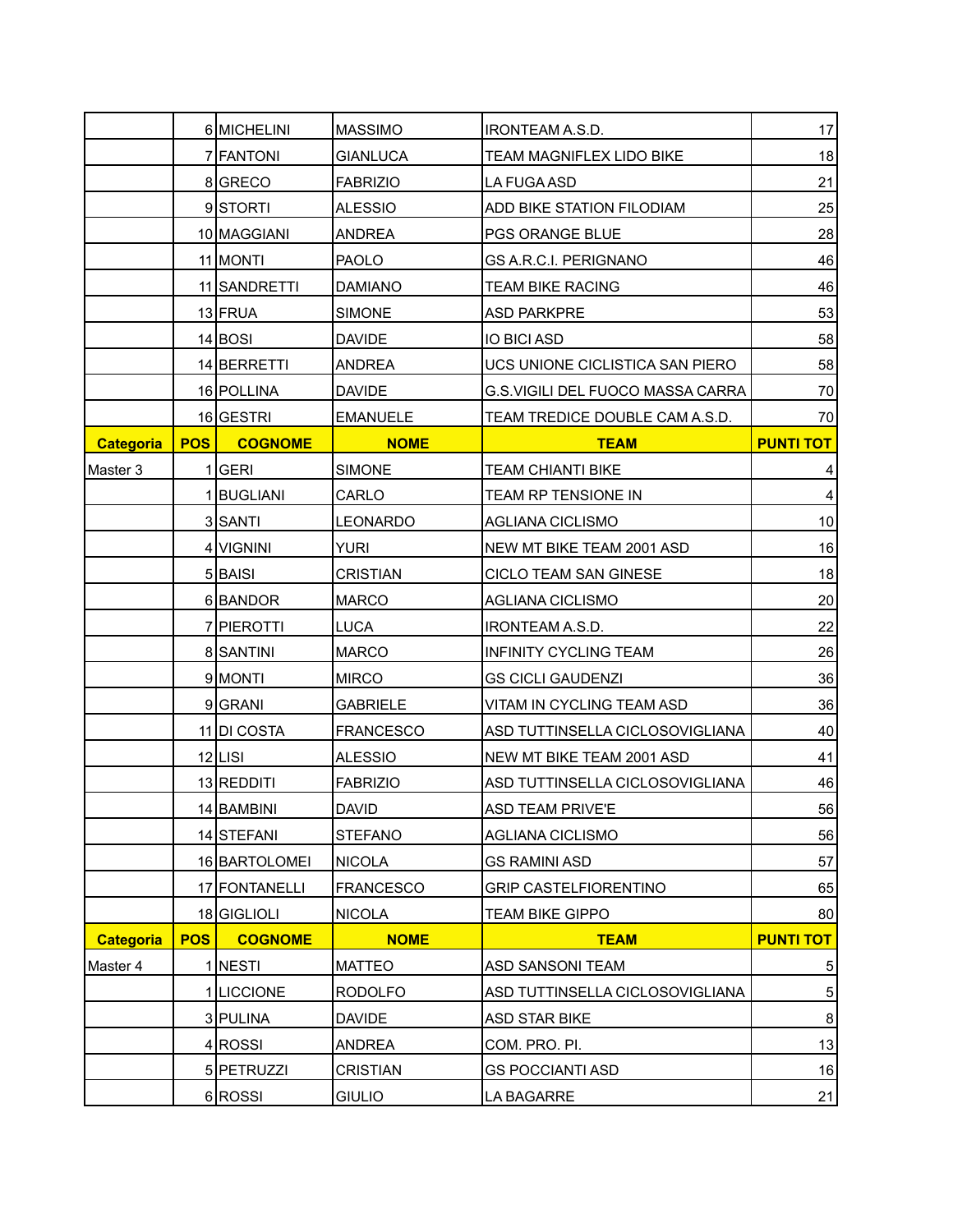|                  |            | 7 PEROTTI      | <b>THOMAS</b>    | BIKE ROAD TEAM ASD                 | 26               |
|------------------|------------|----------------|------------------|------------------------------------|------------------|
|                  |            | 8 DALLA PORTA  | <b>ALESSIO</b>   | TEAM CYCLING RH A.S.D.             | 27               |
|                  |            | 9 CRISTIANI    | <b>MASSIMO</b>   | A.S.D. TEAM MTB PRATO              | 31               |
|                  |            | 9DI GAETA      | <b>MARCO</b>     | A.S.D. TEAM MTB PRATO              | 31               |
|                  |            | 11 GIOVANNONI  | <b>STEFANO</b>   | ASD CYCLING TEAM ZEROSEI           | 34               |
|                  |            | 12 BARBINI     | <b>RICCARDO</b>  | <b>GS RAMINI ASD</b>               | 43               |
|                  |            | 12 CANIGIANI   | <b>ALESSIO</b>   | TOSCANA DYNAMO ASD                 | 43               |
|                  |            | 14 BUONI       | <b>MARCO</b>     | VITAM IN CYCLING TEAM ASD          | 46               |
|                  |            | 15 BARELLINI   | <b>ANDREA</b>    | ASD LE BELLE EQUIPE                | 53               |
|                  |            | 16 FANTINI     | <b>RAFFAELE</b>  | TEAM CICLO 94                      | 77               |
|                  |            | 17 DAL CANTO   | <b>ENRICO</b>    | <b>CICLI PUCCINELLI</b>            | 80               |
|                  |            | 18 MARCONCINI  | ALESSANDRO       | CICLISTICA EMPOLITOUR              | 86               |
|                  |            | 19 DE TONI     | <b>MASSIMO</b>   | G.S. BORGONUOVO                    | 87               |
|                  |            | 20 DONI        | <b>ROSSANO</b>   | <b>BICISPORT SANGUINETTI</b>       | 94               |
|                  |            | 21 SENSI       | <b>RICCARDO</b>  | TEAM GASTONE NENCINI               | 95               |
|                  |            | 22 BOLOGNINI   | <b>NICO</b>      | <b>GS RAMINI ASD</b>               | 103              |
|                  |            | 23 PAOLETTI    | <b>LEONARDO</b>  | A.S. TEAM GULLIVER BIKE            | 110              |
|                  |            | 24 BERNACCHI   | <b>MAURIZIO</b>  | ASD CICLO CLUB PONSACCO            | 117              |
| <b>Categoria</b> | <b>POS</b> | <b>COGNOME</b> | <b>NOME</b>      | <b>TEAM</b>                        | <b>PUNTI TOT</b> |
| Master 5         |            | 1 MARSILI      | <b>STEFANO</b>   | MISERICORDIA GALLUZZO              | 4                |
|                  |            |                |                  |                                    |                  |
|                  |            | 2 RIGIROZZO    | <b>VINCENZO</b>  | G.S. ONTRAINO                      | $\sqrt{5}$       |
|                  |            | 3 GHISELLI     | <b>MASSIMO</b>   | CICLO TEAM SAN GINESE              | $6\phantom{1}$   |
|                  |            | 4 PORRINI      | <b>CRISTIANO</b> | 5 TERRE CYCLING ASD                | 12               |
|                  |            | 5 BIANCHI      | <b>MARCO</b>     | <b>CICLI CONTI</b>                 | 17               |
|                  |            | 6 BUGIANI      | <b>FEDERICO</b>  | <b>GS RAMINI ASD</b>               | 19               |
|                  |            | 7 FELETIG      | SANDRO           | UNIONE CICLISTICA MARCIALLA ASD    | 34               |
|                  |            | 7 PIEROZZI     | <b>ROBERTO</b>   | INFINITY CYCLING TEAM              | 34               |
|                  |            | 9 ACCORSI      | <b>MICHELE</b>   | <b>GS POCCIANTI ASD</b>            | 35               |
|                  |            | 10 LOMBARDI    | <b>SERGIO</b>    | ASD TEAM STEFAN                    | 36               |
|                  |            | 11 NEGRO       | <b>DAVIDE</b>    | 5 TERRE CYCLING ASD                | 37               |
|                  |            | $12$ COLA      | ANDREA           | GS RAMINI ASD                      | 38               |
|                  |            | 13 COVI        | <b>SIMONE</b>    | <b>ASD ELBA BIKE</b>               | 41               |
|                  |            | 14 TEDESCHI    | <b>MARCO</b>     | TEAM CYCLING RH A.S.D.             | 56               |
|                  |            | 15 CANESSA     | LUCA             | <b>BICI CAMOGLI GOLFO PARADISO</b> | 57               |
|                  |            | 16 CIOLINO     | <b>NICOLA</b>    | TEAM FOCUS FANELLI BIKE            | 61               |
|                  |            | 17 PAPI        | <b>MARCELLO</b>  | A.S.D. TEAM BIKE BALLERO           | 72               |
|                  |            | 18 SFORZI      | ALESSANDRO       | FREEBIKE CASALGUIDI ASD            | 75               |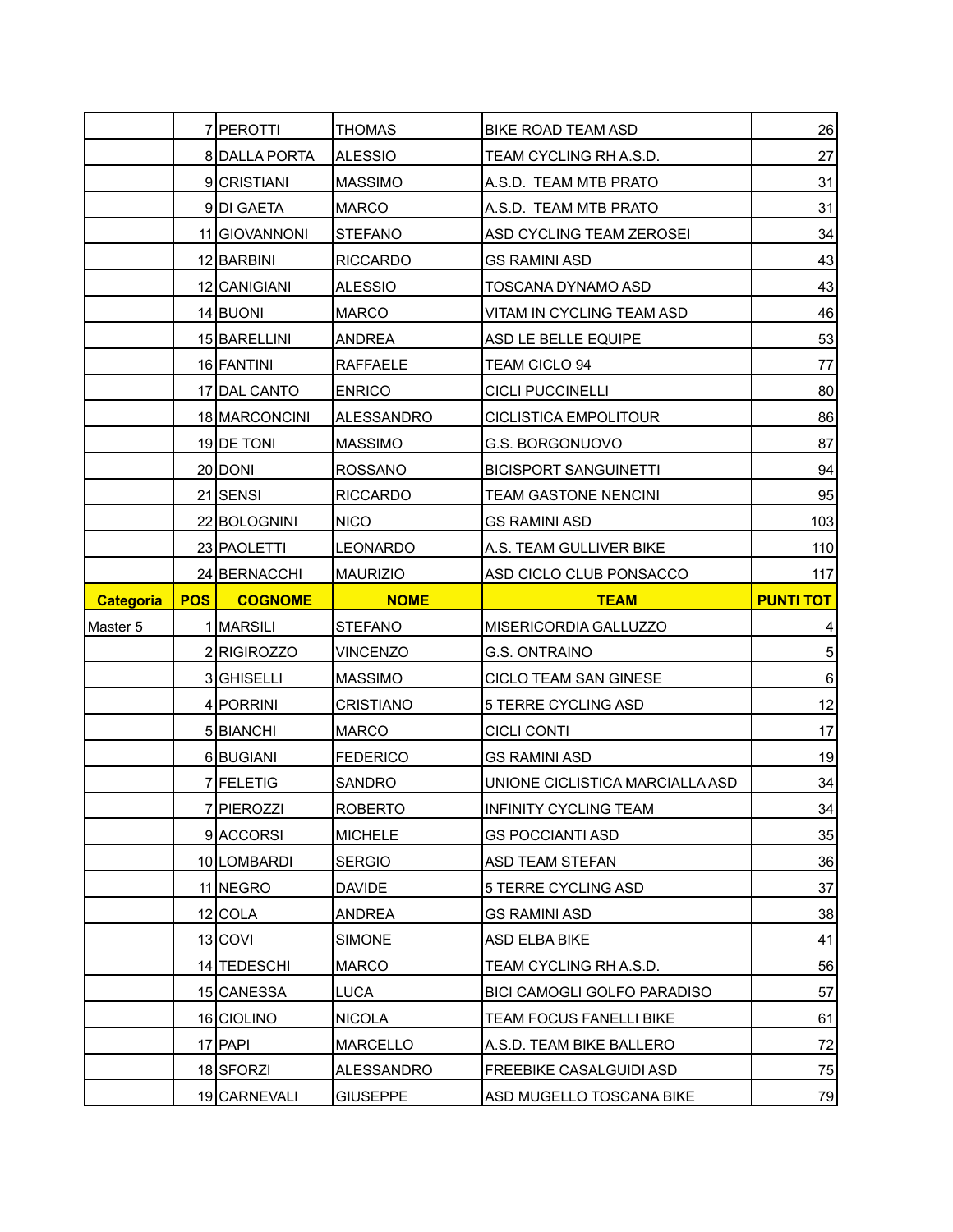|                  |            | 20 MARZILLI    | <b>FERNANDO</b>                   | <b>AGLIANA CICLISMO</b>         | 80               |
|------------------|------------|----------------|-----------------------------------|---------------------------------|------------------|
|                  |            | 21 BARGIACCHI  | <b>STEFANO</b>                    | <b>AGLIANA CICLISMO</b>         | 81               |
|                  |            | 22 MUCCI       | SANDRO                            | <b>GS RAMINI ASD</b>            | 85               |
|                  |            | 23 CIUCCI      | <b>ROBERTO</b>                    | ASD GIRO DELLE CERBAIE          | 91               |
|                  |            | 24 GAUDENZI    | <b>ALBERTO</b>                    | <b>GS CICLI GAUDENZI</b>        | 92               |
|                  |            | 25 CONTI       | <b>SIMONE</b>                     | A.C.D. BICISPORTEAM FIRENZE     | 95               |
|                  |            | 26 MILAZZO     | CARLO                             | <b>GS CICLI GAUDENZI</b>        | 96               |
|                  |            | 26 LASTRUCCI   | LORENO                            | <b>GS CICLI GAUDENZI</b>        | 96               |
| <b>Categoria</b> | <b>POS</b> | <b>COGNOME</b> | <b>NOME</b>                       | <b>TEAM</b>                     | <b>PUNTI TOT</b> |
| Master 6         |            | 1 ROMEO        | <b>GIUSEPPE</b>                   | G.S. ONTRAINO                   |                  |
|                  |            | 2 CAPECCHI     | <b>ANDREA</b>                     | <b>GS RAMINI ASD</b>            | $\boldsymbol{9}$ |
|                  |            | 3 CALLEGARO    | <b>MAURO LUIGI</b>                | TEAM FOCUS FANELLI BIKE         | 11               |
|                  |            | 4 CUPINI       | <b>ANDREA</b>                     | <b>ASD SERRAVALLE</b>           | 16               |
|                  |            | 5 MONTEMAGNI   | CARLO                             | <b>TEAM MAGNIFLEX LIDO BIKE</b> | 17               |
|                  |            | 6 GAZZARRI     | STEFANO                           | A.S.D. VELOETRURIA POMARANCE    | 28               |
|                  |            | 7 BIAGI        | <b>PATRIZIO</b>                   | G.S. BAGLINI CENTRALKIMICA ASD  | 32               |
|                  |            | 8 PESCARI      | <b>STEFANO</b>                    | <b>TEAM GASTONE NENCINI</b>     | 35               |
|                  |            | 9 GHERARDI     | <b>ANDREA</b>                     | POL. ARCI UISP VENTURINA        | 36               |
|                  |            | 9BALZANO       | <b>GIUSEPPE</b>                   | A.S.D. TEAM MTB PRATO           | 36               |
|                  |            | 11 FONTANI     | <b>GIOVANNI</b>                   | ASD GRANCICLISMO                | 47               |
|                  |            | 12 ZANOBINI    | <b>LUCA</b>                       | AC CAPANNOLESE                  | 49               |
|                  |            | 13 CAMPAGNA    | <b>ANTONIO</b>                    | AGLIANA CICLISMO                | 58               |
|                  |            | 14 FRANCHINI   | <b>STEFANO</b>                    | ASD CICLO CLUB PONSACCO         | 70               |
|                  |            | 15 PACINI      | GIAMPIERO NICOLA AGLIANA CICLISMO |                                 | 71               |
| <b>Categoria</b> | <b>POS</b> | <b>COGNOME</b> | <b>NOME</b>                       | <b>TEAM</b>                     | <b>PUNTI TOT</b> |
| Master 7         |            | BELLANDI       | <b>GIOVANNI</b>                   | <b>ASD TEAM STEFAN</b>          | 4                |
|                  |            | 1 TEMPESTI     | CARLO ALBERTO                     | INFINITY CYCLING TEAM           |                  |
|                  |            | 3 TEMPESTINI   | <b>MASSIMO</b>                    | <b>INFINITY CYCLING TEAM</b>    | $\boldsymbol{9}$ |
|                  |            | 4 CERAGIOLI    | <b>RICCARDO</b>                   | SPEEDY BIKE A.S.D.              | 16               |
|                  |            | 5 FABIANI      | <b>MARCO</b>                      | <b>G.S.D RICCO LE RONDINI</b>   | 18               |
|                  |            | 5BULLERI       | <b>PAOLO</b>                      | <b>TEAM BIKE RACING</b>         | 18               |
|                  |            | 7 BALDI        | <b>ALCIDE</b>                     | <b>BICISPORT SANGUINETTI</b>    | 22               |
|                  |            | 8 ROSSI        | <b>ALESSANDRO</b>                 | <b>GS CICLI GAUDENZI</b>        | 24               |
|                  |            | 9RAGAZZO       | GERARDO                           | <b>GS CICLI GAUDENZI</b>        | 26               |
|                  |            | 10 GORI        | ANDREA                            | AGLIANA CICLISMO                | 33               |
|                  |            | 11 CALLONI     | <b>PAOLO</b>                      | <b>BHOSS KING BIKE EMPOLI</b>   | 35               |
|                  |            | 12 GRONCHI     | DANIELE                           | <b>GS CICLI GAUDENZI</b>        | 37               |
|                  |            | 13 TORRACCHI   | <b>GENNARO</b>                    | MY BIKE A.S.D                   | 38               |